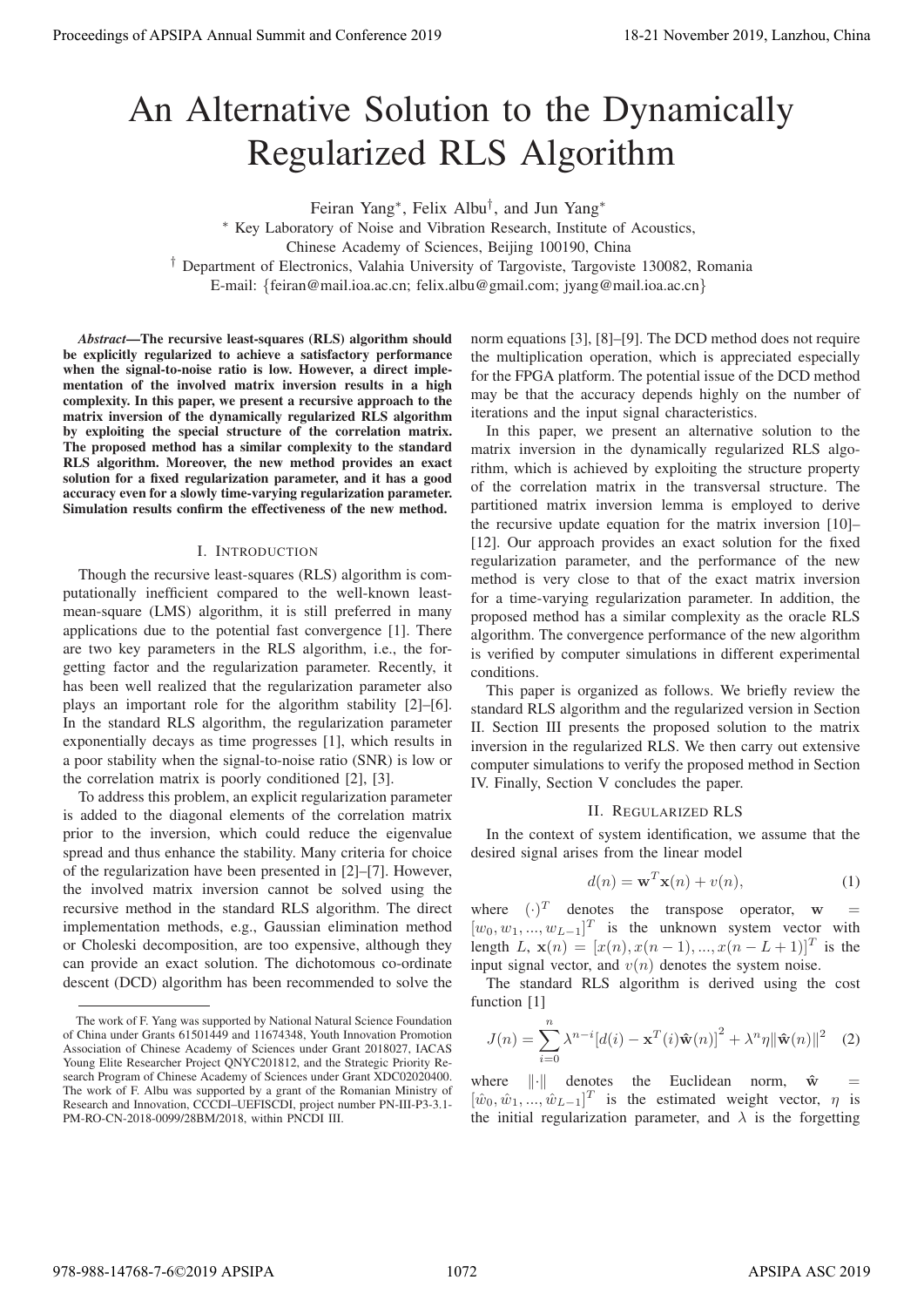factor with  $0 < \lambda \leq 1$ . Minimizing  $J(n)$  with respect to  $\hat{\mathbf{w}}(n)$ , we have

$$
\hat{\mathbf{w}}(n) = \left(\mathbf{R}_x(n) + \lambda^n \eta \mathbf{I}\right)^{-1} \mathbf{p}(n) \tag{3}
$$

where **I** denotes the identity matrix, and

$$
\mathbf{R}_x(n) = \sum_{i=0}^n \lambda^{n-i} \mathbf{x}(i) \mathbf{x}^T(i)
$$
  
=  $\lambda \mathbf{R}_x(n-1) + \mathbf{x}(n) \mathbf{x}^T(n)$  (4)

is an estimate of the correlation matrix of the input signal, and

$$
\mathbf{p}(n) = \sum_{i=0}^{n} \lambda^{n-i} \mathbf{x}(i) d(i).
$$
 (5)

is the estimate of the correlation between the input signal and the desired signal. The standard RLS algorithm can be updated as [1]

$$
e(n) = d(n) - \mathbf{x}^{T}(n)\hat{\mathbf{w}}(n-1)
$$
 (6)

$$
\hat{\mathbf{w}}(n) = \hat{\mathbf{w}}(n-1) + \mathbf{R}^{-1}(n)\mathbf{x}(n)e(n)
$$
 (7)

where

$$
\mathbf{R}(n) = \mathbf{R}_x(n) + \lambda^n \eta \mathbf{I},\tag{8}
$$

 $e(n)$  is the *a priori* estimation error, and **R**<sup>−1</sup>(*n*) is calculated recursively using the matrix inversion lemma.

As shown, Eq. (8) corresponds to a time-varying regularization parameter  $\lambda^n \eta$  at time index *n*, which fades quickly as time progresses. However, we expect that an independent and time-varying regularization parameter  $\varepsilon(n)$  is used in many applications [2]–[7]. Thus, we need to invert the matrix  $\mathbf{R}(n) = \mathbf{R}_x(n) + \varepsilon(n)\mathbf{I}$ . In this situation, the matrix inversion lemma cannot be adopted to compute  $\mathbb{R}^{-1}(n)$  recursively since  $\varepsilon(n) \neq \lambda \varepsilon(n-1)$ . A direct approach toward computation of the matrix inversion is via the Gaussian elimination method or Choleski decomposition, which usually requires  $O(L^3)$ multiplications per iteration and hence is too expensive. The DCD approach can be used to solve the normal equations with a complexity of  $O(L)$  [3], but the accuracy relies on the number of iterations and the input signal characteristics. Procedure of APSIPA Annual Summit and Conference 2019<br>
Revise and Conference 2019<br>
We are the conference 2019<br>
We are the conference 2019<br>
We are the conference 2019<br>
We are the conference 2019<br>
We are the conference 2019

#### III. PROPOSED SOLUTION

We now present an alternative solution to the matrix inversion  $\mathbf{R}^{-1}(n)$  by exploiting the time-shift property of the input vector. Defining the weighted input correlation

$$
\rho_i(n) = \sum_{m=0}^{m=n} \lambda^{n-m} x(m) x(m-i),
$$
 (9)

the correlation matrix  $\mathbf{R}(n)$  can be rewritten in the following two forms

$$
\mathbf{R}(n) = \begin{bmatrix} r_0(n) & \boldsymbol{\alpha}^T(n) \\ \boldsymbol{\alpha}(n) & \tilde{\mathbf{R}}(n) \end{bmatrix}
$$
 (10)

$$
\mathbf{R}(n) = \begin{bmatrix} \bar{\mathbf{R}}(n) & \mathbf{\beta}(n) \\ \mathbf{\beta}^T(n) & r_1(n) \end{bmatrix}
$$
 (11)

where

$$
r_0(n) = \rho_0(n) + \varepsilon(n), \tag{12}
$$

$$
r_1(n) = \rho_0(n - L + 1) + \varepsilon(n),
$$
 (13)

$$
\boldsymbol{\alpha}(n) = [\rho_1(n), \rho_2(n), \cdots, \rho_{L-1}(n)]^T, \quad (14)
$$

$$
\boldsymbol{\beta}(n) = [\rho_{L-1}(n), \rho_{L-2}(n-1), \cdots, \rho_1(n-L+2)]^T
$$
 (15)

 $\mathbf{R}(n)$  is the bottom-right  $(L-1) \times (L-1)$  submatrix of  $\mathbf{R}(n)$ , and  $\overline{\mathbf{R}}(n)$  is the top-left  $(L-1) \times (L-1)$  submatrix of  $\mathbf{R}(n)$ .

The  $(i, j)$ -th entry of the matrix **R**<sub>x</sub> $(n)$  is  $\rho_{|i-j|}(n \min(i, j)$ ). For a fixed regularization parameter, we can then obtain an important relation

$$
\tilde{\mathbf{R}}(n+1) = \bar{\mathbf{R}}(n). \tag{16}
$$

In some applications, the regularization parameter  $\varepsilon(n)$  varies slowly, and thus the approximation  $\tilde{\mathbf{R}}(n+1) \approx \tilde{\mathbf{R}}(n)$  holds. It should be mentioned that the matrix property in (16) only hold for the transversal structure.

Using (10) and the partitioned matrix inversion lemma, the inverse matrix  $\mathbf{R}^{-1}(n)$  can be calculated as [13]

$$
\mathbf{R}^{-1}(n) = \begin{bmatrix} 0 & \mathbf{0} \\ \mathbf{0} & \tilde{\mathbf{R}}^{-1}(n) \end{bmatrix} + \frac{\mathbf{a}(n)\mathbf{a}^{T}(n)}{E_{a}(n)} \qquad (17)
$$

where

$$
E_a(n) = r_0(n) - \alpha^T(n)\tilde{\mathbf{R}}^{-1}(n)\alpha(n), \qquad (18)
$$

$$
\mathbf{a}(n) = \begin{bmatrix} 1 \\ -\tilde{\mathbf{R}}^{-1}(n)\alpha(n) \end{bmatrix},
$$
(19)

and **0** is an all-zero vector. When  $\tilde{\mathbf{R}}^{-1}(n)$  is available, we can compute the matrix inversion  $\mathbf{R}^{-1}(n)$  according to (17). Using (11) and the partitioned matrix inversion lemma, the inverse matrix  $\mathbf{R}^{-1}(n)$  can also be calculated as [13]

$$
\mathbf{R}^{-1}(n) = \begin{bmatrix} \bar{\mathbf{R}}^{-1}(n) & \mathbf{0} \\ \mathbf{0} & 0 \end{bmatrix} + \frac{\mathbf{b}(n)\mathbf{b}^{T}(n)}{E_{b}(n)}, \qquad (20)
$$

where

$$
E_b(n) = r_1(n) - \beta^T(n)\bar{\mathbf{R}}^{-1}(n)\beta(n),\tag{21}
$$

$$
\mathbf{b}(n) = \begin{bmatrix} -\bar{\mathbf{R}}^{-1}(n)\beta(n) \\ 1 \end{bmatrix}.
$$
 (22)

Because  $\mathbb{R}^{-1}(n)$  has been calculated as per (17), we could obtain  $\bar{\mathbf{R}}^{-1}(n)$  using (20). But this can be achieved without the explicit computation of the vector  $\mathbf{b}(n)$ . Defining  $\mathbf{c}(n)$  as the last column of  $\mathbf{R}^{-1}(n)$  and  $\theta(n)$  as the  $(L-1, L-1)$ element of  $\mathbf{R}^{-1}(n)$ , we then obtain the relations

$$
\mathbf{c}(n) = \frac{\mathbf{b}(n)}{E_b(n)}\tag{23}
$$

and

$$
\theta(n) = \frac{1}{E_b(n)}.\tag{24}
$$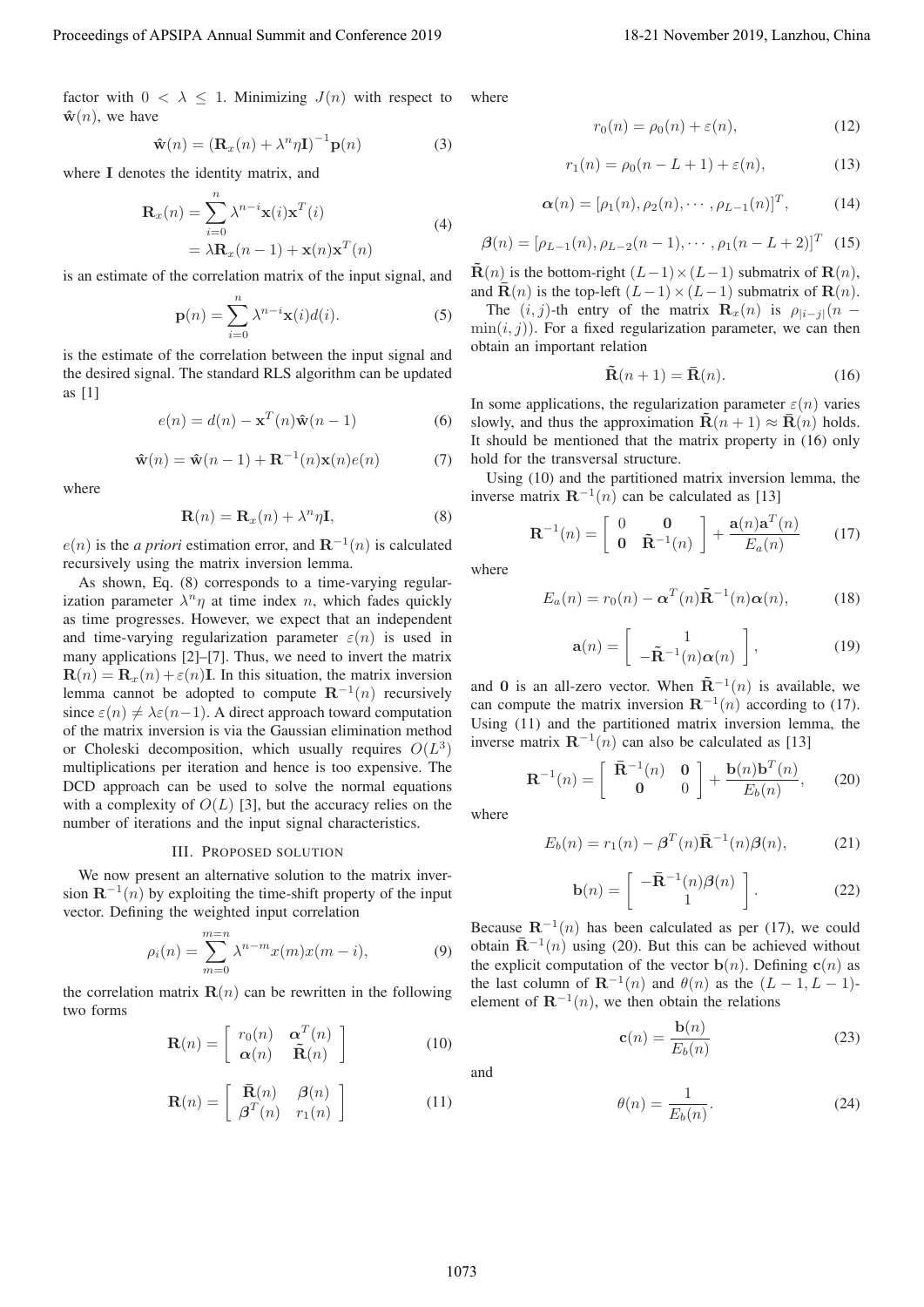TABLE I PROPOSED ALGORITHM

| Step                        | Equation                                                                                               | <b>Multiplications</b> |
|-----------------------------|--------------------------------------------------------------------------------------------------------|------------------------|
|                             | Initialization $\tilde{\mathbf{R}}^{-1}(0) = \varepsilon_0 \mathbf{I}$ with $\varepsilon_0$ a constant |                        |
|                             | Compute $r_0(n)$ and $\alpha(n)$ using (12) and (14)                                                   | 2L                     |
| $\mathcal{D}_{\mathcal{A}}$ | Compute $E_a(n)$ using (18)                                                                            | $L^2+L$                |
|                             | Update $a(n)$ using (19)                                                                               |                        |
|                             | Update $\mathbf{R}^{-1}(n)$ using (17)                                                                 | $L^2+3L$               |
|                             | Update $\bar{\mathbf{R}}^{-1}(n)$ using (25)                                                           | $\frac{L^2 + 3L}{2}$   |
| 6                           | $\tilde{\mathbf{R}}^{-1}(n+1) = \bar{\mathbf{R}}^{-1}(n)$                                              | $\mathbf{0}$           |
|                             | Calculate the error signal $e(n)$ using (6)                                                            |                        |
| 8                           | Update the weight vector $\hat{\mathbf{w}}(n)$ using (7)                                               | $L^2+L$                |
|                             |                                                                                                        |                        |

We can then compute  $\bar{\mathbf{R}}^{-1}(k)$  as

$$
\left[\begin{array}{cc} \bar{\mathbf{R}}^{-1}(n) & \mathbf{0} \\ \mathbf{0} & 0 \end{array}\right] = \mathbf{R}^{-1}(n) - \frac{\mathbf{c}(n)\mathbf{c}^{T}(n)}{\theta(n)}.
$$
 (25)

Recalling the relation in (16), it has  $\tilde{\mathbf{R}}^{-1}(n+1) = \bar{\mathbf{R}}^{-1}(n)$ , which is then used for the calculation of (17). For a fixed regularization parameter, i.e.,  $\varepsilon(n)$  is constant, the proposed method could provide an exact solution to the matrix inversion. For a variable regularization parameter, the proposed approach can also track the exact solution very quickly and provides a satisfactory solution as shown in the simulations.

We summarize the proposed algorithm in Table 1. As seen, the proposed method requires  $3L^2+8L$  multiplications per sample, which is only slightly higher than that of the standard RLS algorithm. However, the proposed method can adopt a variable regularization parameter, while the standard RLS cannot.

### IV. SIMULATION RESULTS

Computer simulations are carried out to evaluate the performance of the proposed method. The standard RLS algorithm and the regularized RLS algorithm with an exact matrix inversion are involved for comparison. The system impulse response is taken from ITU-T G.168 Recommendation with length  $L = 120$  [14]. Two types of signal are adopted as input. The first one is an AR(1) process that is obtained by filtering the white noise through the transfer function  $H(z) = 1/(1 - 0.9z^{-1})$ , and the second one is a speech signal. White noise is added to the desired signal to generate different SNRs. For all the algorithms, we use the forgetting factor  $\lambda = 1 - 1/(2L) \approx 0.9958$ . The normalized misalignment is adopted for the convergence evaluation, defined as  $20\log_{10}(\|\mathbf{w} - \hat{\mathbf{w}}(n)\| / \|\mathbf{w}\|)$ . The impulse response is multiplied by -1 in the middle of the iteration to model an abrupt system change.

In the first set of experiments, we adopt a fixed regularization parameter  $\varepsilon(n) = 4\sigma_x^2$ , where  $\sigma_x^2 = E[x^2(n)]$ is the variance of the input signal. The standard RLS is initialized as  $\mathbf{R}^{-1}(0) = \frac{1}{4\sigma_x^2} \mathbf{I}$ . Fig. 1 and Fig. 2 present the misalignment curves of the three algorithms with  $SNR = 30$ dB using AR(1) and speech as input, respectively. As seen, the standard RLS algorithm performs worst among the three algorithms. This is because that the equivalent regularization



Fig. 1. Misalignment curves of the three algorithms with a fixed regularization.  $SNR = 30$  dB,  $AR(1)$  as input.



Fig. 2. Misalignment curves of the three algorithms with a fixed regularization.  $SNR = 30$  dB, speech as input.

of the standard RLS decays as time and its effect becomes rather small. The learning curves of the proposed method and the regularized RLS algorithm with an exact matrix inversion become indistinguishable.

In the second set of experiments, we investigates the convergence performance of the proposed method with a timevarying regularization parameter. A low  $SNR = 10$  dB is used. The time-varying regularization parameter for the regularized RLS algorithm is calculated using the method in [5], [7] as follows

$$
\varepsilon(n) = \frac{L[1 + \sqrt{1 + \gamma(n)}}{\gamma(n)} \sigma_x^2 \tag{26}
$$

where  $\gamma(n)$  is the SNR, which could be estimated by

$$
\gamma(n) = \frac{\hat{\sigma}_{\hat{y}}^2(n)}{\left|\hat{\sigma}_d^2(n) - \hat{\sigma}_{\hat{y}}^2(n)\right|} \tag{27}
$$